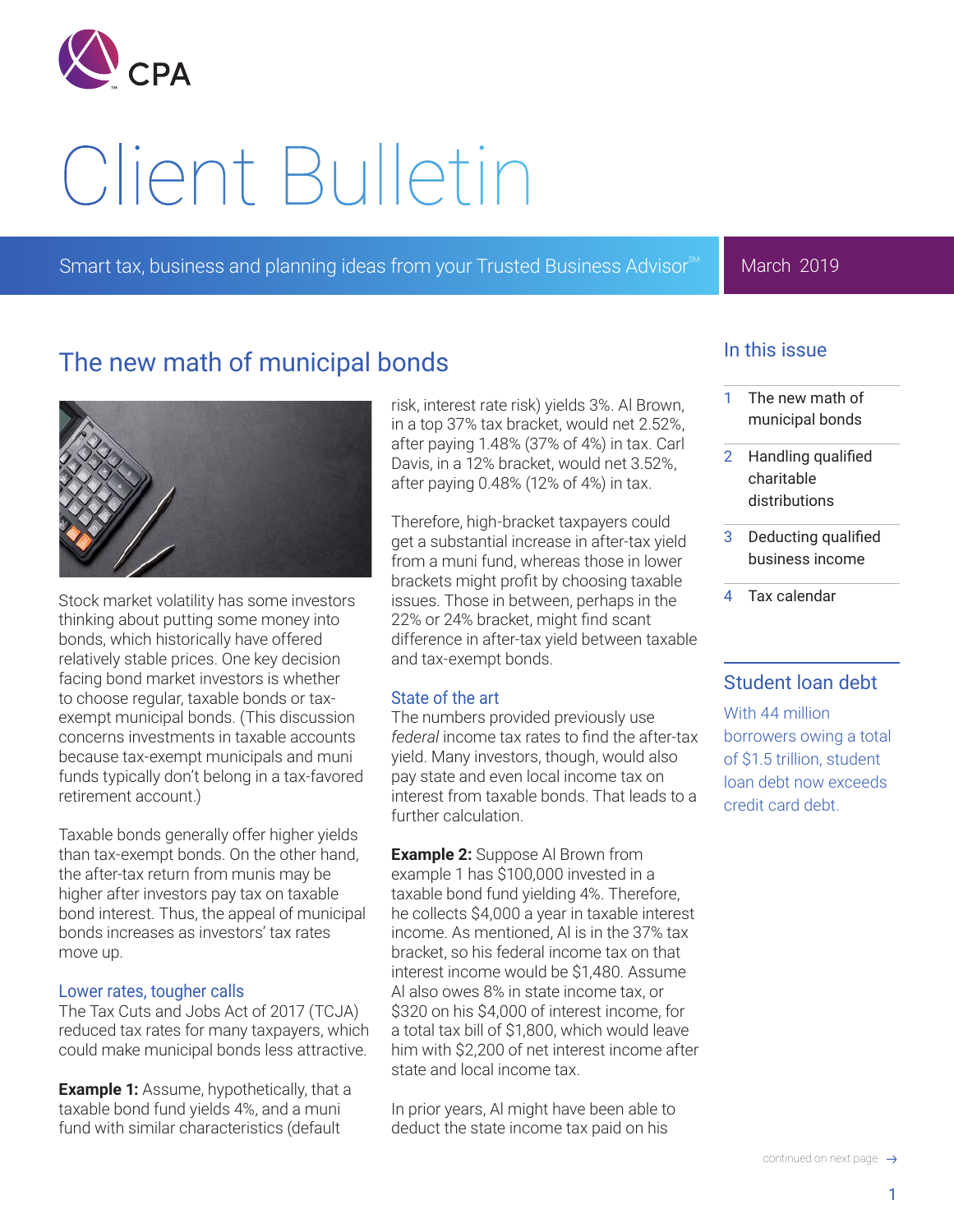bond interest income. Multiplying the \$320 of state income tax by the 37% saved by a federal income tax gives him a tax savings around \$118, raising his net payout from his taxable bond fund to \$2,318.

However, Al may not be able to deduct that \$320 of state income tax paid under the TCJA. That could be the case if he takes the standard deduction, rather than itemize deductions such as taxes paid. Even if Al itemizes deductions, the \$10,000 cap on state and local tax deductions may keep him from getting any tax benefit from the tax paid on his bond interest, keeping his after-tax income

at \$2,200, or 2.2% on his \$100,000 investment.

#### Summing up

The TCJA provides cross-currents for bond investors. Lower stated tax rates make municipal issues less appealing, but the possible absence of a deduction for taxes paid effectively raises the tax rate, which favors munis.

High bracket investors traditionally favor tax-exempt bonds, and that will continue to be the case. In high tax states, the new law may increase the lure of home state munis and funds specializing in such bonds because

the payouts usually avoid state and local income tax.

Low bracket investors may find better yields, after tax, from taxable bonds. Those in the middle  $-$  investors with roughly \$40,000 to \$160,000 in taxable income, or \$80,000 to  $$320,000$  on a joint return  $-$  may find the choice between taxable and municipal issues a close one. Our office can help you work through the numbers when you're planning an investment in bonds, including the possible impact of the 3.8% surtax on net investment income, which may be owed by high-income taxpayers.

# Handling qualified charitable distributions

As the filing season for 2018 tax returns reaches a peak, many people will learn that they're no longer itemizing deductions. The TCJA placed limits on some deductions and increased the standard deduction significantly, so most taxpayers are taking the standard deduction, rather than itemizing.

One result is that charitable contributions offer no direct tax benefit for many donors. An indirect benefit may be available for people who are 70**½** or older. They can take qualified charitable distributions (QCDs) from their IRAs and effectively reduce their income in a maneuver solidly supported by the tax code.

(Taxpayers under age 70**½** will report taxable income if they send IRA dollars to charity, so this tactic won't work. That said, people under the QCD age should inform their parents and other valued seniors about this give-andtake option.)

#### ABCs of QCDs

IRA owners can send QCDs to recognized charities, up to \$100,000 per person per year. They receive no deduction for the contribution, but they also do not have to include the distribution in income. Moreover, a QCD counts toward required minimum distributions (RMDs), which IRA owners must take after age 70**½**.

**Example 1:** Ken and Linda Martin are both age 75 with IRAs. Ken has a \$20,000 RMD in 2019; Linda's RMD is \$12,000. If they take only RMDs, the Martins will increase their taxable income by \$32,000 this year.

Each year, the Martins donate \$10,000 to their favorite charities. Even with a \$10,000 charitable contribution, it will not pay for this couple to itemize deductions in this hypothetical example.

Therefore, Linda sends \$10,000 to selected charities from her IRA via QCDs. Now Linda needs to take only another \$2,000 from her IRA to satisfy her \$12,000 RMD for the year; Ken will take his \$20,000 RMD. In this scenario, the Martins report \$22,000 in taxable IRA distributions this year, rather than \$32,000. Effectively, they have deducted \$10,000 from their income by using QCDs.

#### Realistic expectations

Using QCDs may not be a straightforward exercise. IRA custodians differ in the way they handle the procedure.

Taxpayers may have to call their IRA custodian and speak to a designated person who is familiar with QCDs. Charitable recipients can be named, along with their mailing addresses. Securities might have to be sold, if the QCD is to be made in cash, and a form might have to be signed by the IRA owner for each charity, permitting the QCD.

Other financial firms might send out a distribution booklet to be returned, along with a signature guarantee for each QCD. Yet another possible method is to handle the QCD transaction online. The process can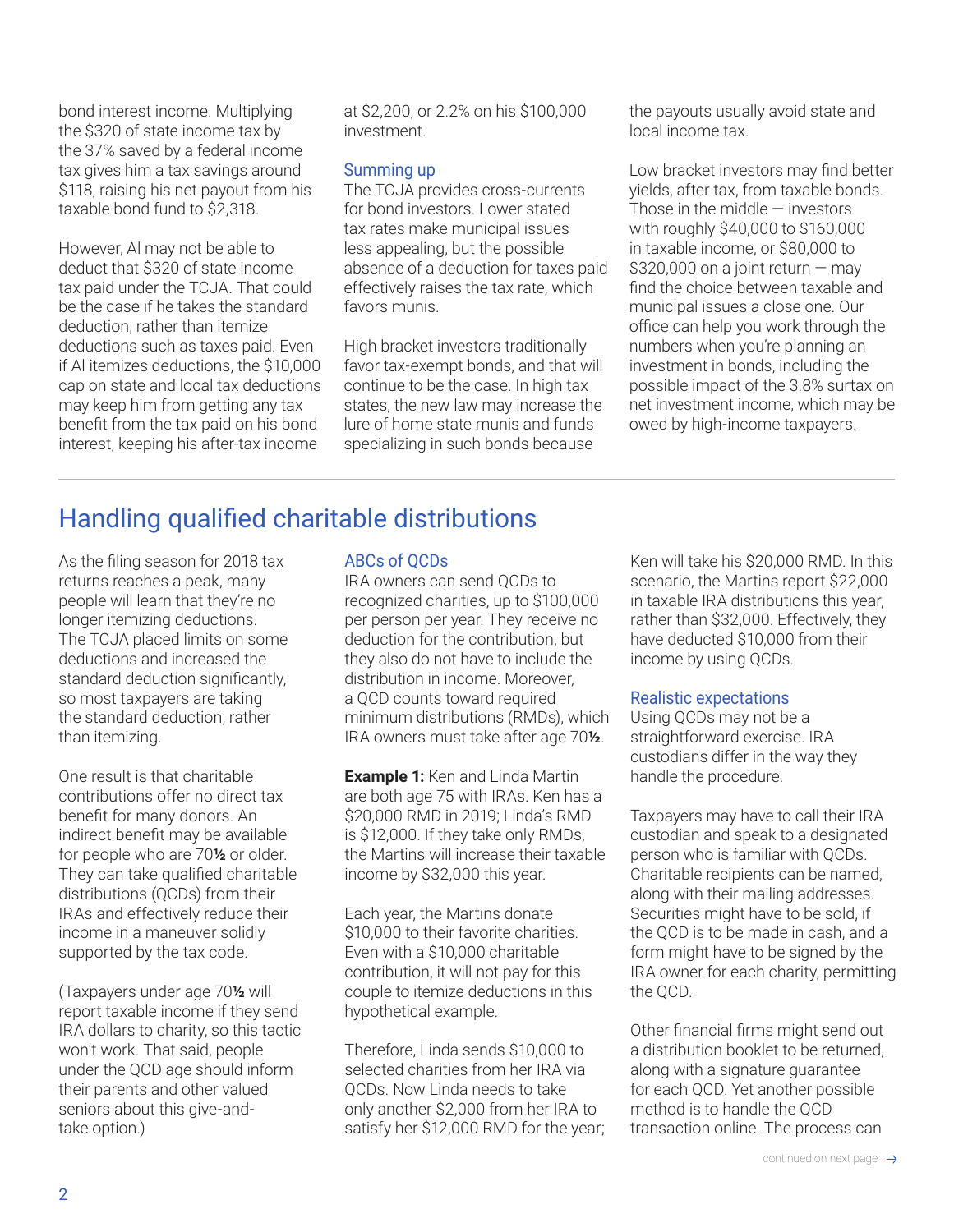be time-consuming and possibly confusing, so it's best not to wait until the waning days of December to get started.

Keep in mind that a distribution will only be a QCD if the entire distribution meets the requirements for a charitable contribution deduction, such as a charity's eligibility under Section 501(c)(3) of the tax code and substantiation requirements. QCDs can't be sent to donor-advised funds.

# Deducting qualified business income

The TCJA created a new deduction for small business owners who operate pass-through entities. That includes domestic companies operated as sole proprietorships or through S corporations, partnerships, certain LLCs, trusts, and estates. Income from such entities may allow business owners to deduct 20% of their qualified business income (QBI).

On the surface, the deduction may seem straightforward.

**Example 1:** Laurie Wilson runs her website design company as a sole proprietorship. In 2019, her net income from this business is \$100,000. Laurie can take a \$20,000 (20% of \$100,000) QBI deduction on her 2019 tax return.

However, some business owners may find taking the QBI deduction more challenging.

#### Learning the limits

The QBI deduction may be subject to limitation if the taxpayer's QBI is from a trade or business that pays W-2 wages to employees or has certain qualified property. In addition, the deduction may be limited if the trade or business is one of certain specified service trades or businesses.

Both limitations apply only to taxpayers with taxable income over certain thresholds, which are adjusted annually for inflation. For 2019, the taxable income thresholds are \$321,400 for married couples filing joint returns, \$160,725 for married individuals filing separately, and \$160,700 for single taxpayers as well as heads of household.

Taxpayers who have taxable income above those thresholds may find their QBI deduction reduced or eliminated altogether. In those situations, it may pay to contribute to retirement plans, bringing taxable income below the relevant threshold.

**Example 2:** Jerry Nolan is the 100% owner of an S corporation. In 2019, Jerry and his wife Marie expect to have taxable income of \$350,000. If either or both spouses can contribute a total of \$30,000 to a pretax retirement plan, that will bring their taxable income below the \$321,400 threshold, helping them to get a full QBI deduction.

Business owners who already have a defined contribution plan in place, for instance, could explore setting up a defined benefit plan, as well. Our office can help you weigh the advantages and disadvantages of this strategy.

#### From more to lesser

Even for business owners under the taxable income thresholds, a 20% QBI deduction might not be available. That's because the QBI deduction is the *lesser* of 20% of QBI or 20% of taxable income less net capital gain.

**Example 3**: Steve Thomas has \$200,000 of QBI from his consulting

## Trusted advice

#### IRAs eligible for QCDs

- Qualified charitable distributions can come from most types of IRAs, including rollover IRAs and inherited IRAs, other than "ongoing" simplified employee pension (SEP) IRAs or savings incentive match for employees (SIMPLE) IRAs.
- For this purpose, a SEP IRA or a SIMPLE IRA is treated as ongoing if it is maintained under an employer arrangement under which an employer contribution is made for the plan year ending with or within the IRA owner's taxable year in which the charitable contributions would be made.
- Following the IRS' position, some IRA custodians will permit a QCD from a SEP or SIMPLE IRA for a given year if no contribution has been made to the plan that year.

firm, which he operates as a sole proprietorship. After taking various deductions (self-employment tax, retirement plan contributions, itemized deductions), Steve winds up with \$140,000 of taxable income this year. He has no capital gains for the year.

In this situation, Steve's taxable income (\$140,000) is less than his QBI (\$200,000), so Steve's QBI deduction would be only \$28,000: 20% of \$140,000.

If Steve can raise his taxable income over \$200,000, he could claim a \$40,000 QBI deduction. Assume that a \$60,000 Roth IRA conversion would add \$60,000 to Steve's taxable income, to just over \$200,000. Then Steve's \$200,000 QBI would be the lesser number, and he could take a